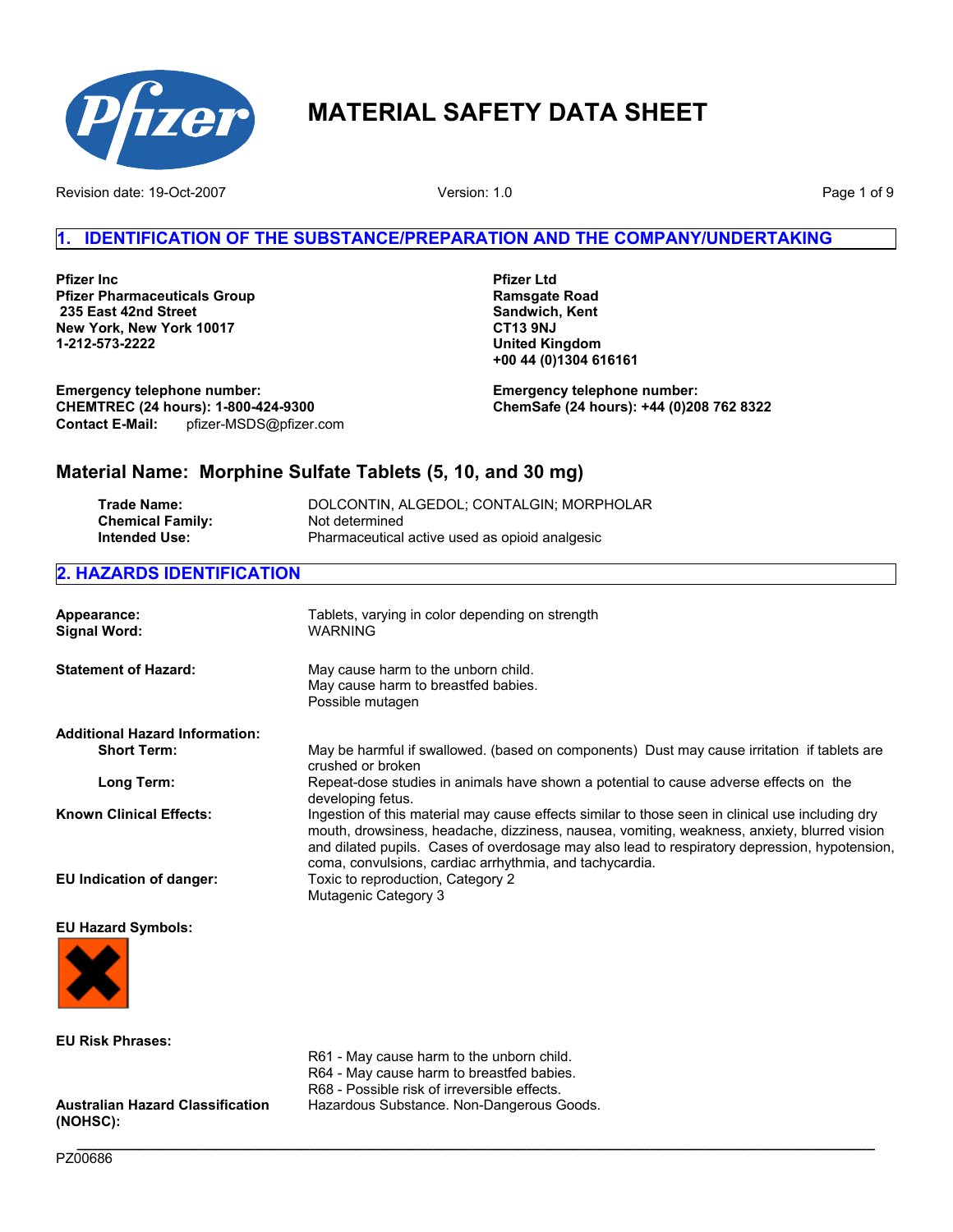**\_\_\_\_\_\_\_\_\_\_\_\_\_\_\_\_\_\_\_\_\_\_\_\_\_\_\_\_\_\_\_\_\_\_\_\_\_\_\_\_\_\_\_\_\_\_\_\_\_\_\_\_\_\_\_\_\_\_\_\_\_\_\_\_\_\_\_\_\_\_\_\_\_\_\_\_\_\_\_\_\_\_\_\_\_\_\_\_\_\_\_\_\_\_\_\_\_\_\_\_\_\_\_** 

**Material Name: Morphine Sulfate Tablets (5, 10, and 30 mg) Revision date: 19-Oct-2007**

**Note:** This document has been prepared in accordance with standards for workplace safety, which require the inclusion of all known hazards of the active substance or its intermediates regardless of the potential risk. The precautionary statements and warnings included may not apply in all cases. Your needs may vary depending upon the potential for exposure in your workplace.

# **3. COMPOSITION/INFORMATION ON INGREDIENTS**

#### **Hazardous**

| Ingredient             | <b>CAS Number</b> | <b>IEU EINECS/ELINCS List I</b> | <b>Classification</b> | %        |
|------------------------|-------------------|---------------------------------|-----------------------|----------|
| Morphine Sulfate       | 64-31-3           | 200-582-8                       | Xn:R22                | $3 - 20$ |
|                        |                   |                                 | Muta.Cat.3:R68        |          |
|                        |                   |                                 | Repr.Cat.2;R61        |          |
|                        |                   |                                 | R <sub>64</sub>       |          |
| Magnesium stearate     | 557-04-0          | 209-150-3                       | Not Listed            |          |
| Titanium dioxide       | 13463-67-7        | 236-675-5                       | Not Listed            |          |
| Polyethylene glycol    | 25322-68-3        | Not listed                      | Not Listed            | $\star$  |
| Talc (non-asbestiform) | 14807-96-6        | 238-877-9                       | Not Listed            |          |
|                        |                   | EEC No. 456-230-0               |                       |          |

| Ingredient              | <b>CAS Number</b> | <b>IEU EINECS/ELINCS List  </b> | <b>Classification</b> | % |
|-------------------------|-------------------|---------------------------------|-----------------------|---|
| Hydroxyethyl cellulose  | 9004-62-0         | Not listed                      | Not Listed            |   |
| <b>Purified water</b>   | 7732-18-5         | 231-791-2                       | Not Listed            |   |
| Lactose NF, anhydrous   | 63-42-3           | 200-559-2                       | Not Listed            |   |
| Hydroxypropyl cellulose | 9004-64-2         | Not listed                      | Not Listed            |   |
| Film coating            | NOT ASSIGNED      | Not listed                      | Not Listed            |   |
| Cetearyl alcohol        | 8005-44-5         | Not listed                      | Not Listed            |   |

**Additional Information:** \* Proprietary

Ingredient(s) indicated as hazardous have been assessed under standards for workplace safety.

### **For the full text of the R phrases mentioned in this Section, see Section 16**

### **4. FIRST AID MEASURES**

| <b>Eye Contact:</b>  | Flush with water while holding eyelids open for at least 15 minutes. Seek medical attention<br>immediately.                                                                             |
|----------------------|-----------------------------------------------------------------------------------------------------------------------------------------------------------------------------------------|
| <b>Skin Contact:</b> | Remove contaminated clothing. Flush area with large amounts of water. Use soap. Seek<br>medical attention.                                                                              |
| Ingestion:           | Never give anything by mouth to an unconscious person. Wash out mouth with water. Do not<br>induce vomiting unless directed by medical personnel. Seek medical attention immediately.   |
| Inhalation:          | Remove to fresh air and keep patient at rest. Seek medical attention immediately.                                                                                                       |
|                      | Symptoms and Effects of Exposure: For information on potential signs and symptoms of exposure, See Section 2 - Hazards<br>Identification and/or Section 11 - Toxicological Information. |

# **5. FIRE FIGHTING MEASURES**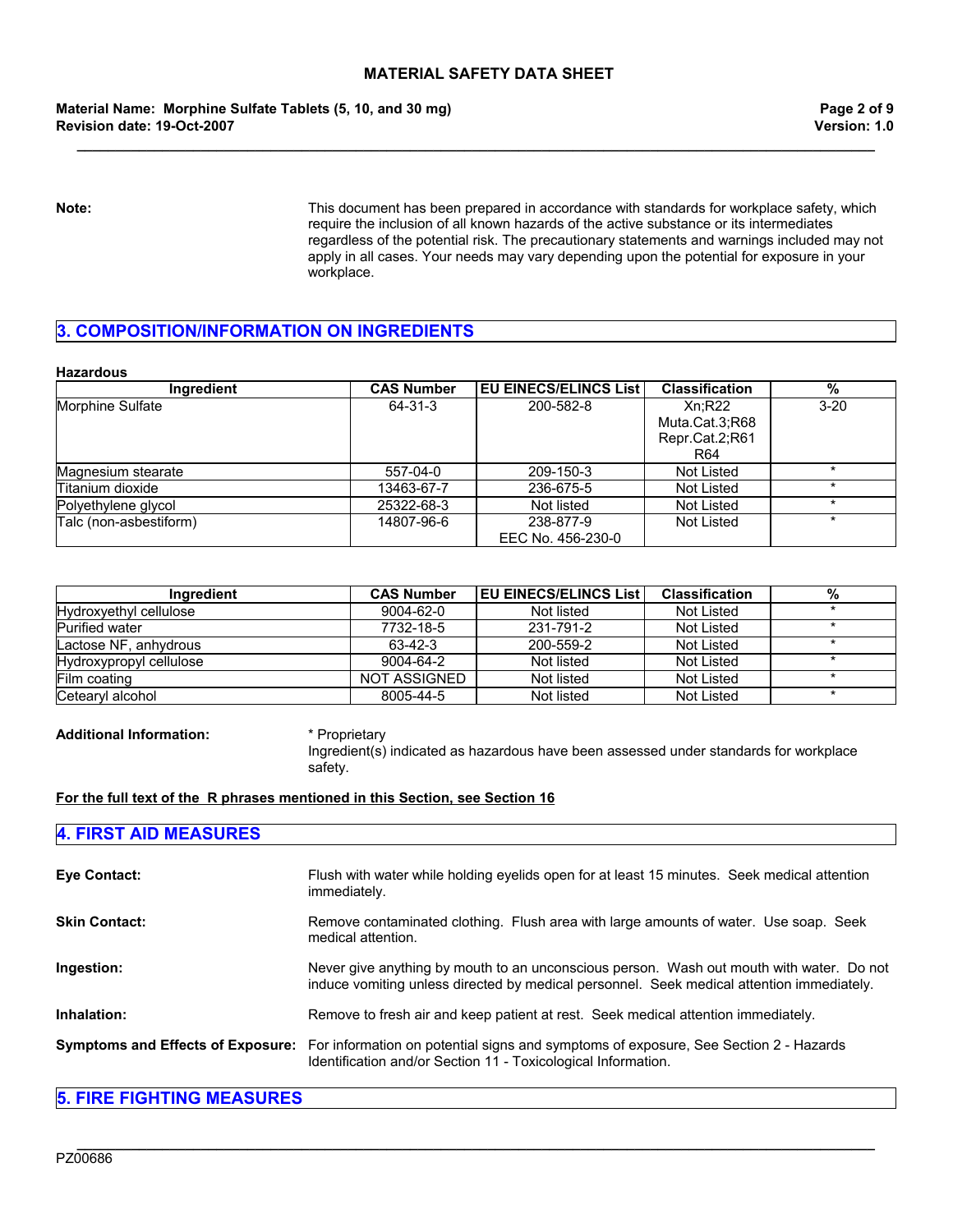**\_\_\_\_\_\_\_\_\_\_\_\_\_\_\_\_\_\_\_\_\_\_\_\_\_\_\_\_\_\_\_\_\_\_\_\_\_\_\_\_\_\_\_\_\_\_\_\_\_\_\_\_\_\_\_\_\_\_\_\_\_\_\_\_\_\_\_\_\_\_\_\_\_\_\_\_\_\_\_\_\_\_\_\_\_\_\_\_\_\_\_\_\_\_\_\_\_\_\_\_\_\_\_** 

### **Material Name: Morphine Sulfate Tablets (5, 10, and 30 mg) Revision date: 19-Oct-2007**

| <b>Extinguishing Media:</b>                              | Use carbon dioxide, dry chemical, or water spray.                                                                                                                                                                                                                                                        |  |  |
|----------------------------------------------------------|----------------------------------------------------------------------------------------------------------------------------------------------------------------------------------------------------------------------------------------------------------------------------------------------------------|--|--|
| <b>Hazardous Combustion Products:</b>                    | Emits toxic fumes of carbon monoxide, carbon dioxide, nitrogen oxides, sulfur oxides and other<br>sulfur-containing compounds.                                                                                                                                                                           |  |  |
| <b>Fire Fighting Procedures:</b>                         | During all fire fighting activities, wear appropriate protective equipment, including self-<br>contained breathing apparatus.                                                                                                                                                                            |  |  |
| Fire / Explosion Hazards:                                | Not applicable                                                                                                                                                                                                                                                                                           |  |  |
| <b>6. ACCIDENTAL RELEASE MEASURES</b>                    |                                                                                                                                                                                                                                                                                                          |  |  |
|                                                          |                                                                                                                                                                                                                                                                                                          |  |  |
| <b>Health and Safety Precautions:</b>                    | Personnel involved in clean-up should wear appropriate personal protective equipment (see<br>Section 8). Minimize exposure.                                                                                                                                                                              |  |  |
| <b>Measures for Cleaning / Collecting:</b>               | Contain the source of spill if it is safe to do so. Collect spilled material by a method that<br>controls dust generation. A damp cloth or a filtered vacuum should be used to clean spills of<br>dry solids. Clean spill area thoroughly.                                                               |  |  |
| <b>Measures for Environmental</b><br><b>Protections:</b> | Place waste in an appropriately labeled, sealed container for disposal. Care should be taken to<br>avoid environmental release.                                                                                                                                                                          |  |  |
| <b>Additional Consideration for Large</b><br>Spills:     | Non-essential personnel should be evacuated from affected area. Report emergency<br>situations immediately. Clean up operations should only be undertaken by trained personnel.                                                                                                                          |  |  |
| <b>7. HANDLING AND STORAGE</b>                           |                                                                                                                                                                                                                                                                                                          |  |  |
|                                                          |                                                                                                                                                                                                                                                                                                          |  |  |
| <b>General Handling:</b>                                 | Minimize dust generation and accumulation. If tablets or capsules are crushed and/or broken,<br>avoid breathing dust and avoid contact with eyes, skin, and clothing. When handling, use<br>appropriate personal protective equipment (see Section 8). Releases to the environment<br>should be avoided. |  |  |

**Storage Conditions: Store as directed by product packaging.** 

**Storage Temperature:** At or below 25°C (77°F)

# **8. EXPOSURE CONTROLS / PERSONAL PROTECTION**

**Refer to available public information for specific member state Occupational Exposure Limits.**

| <b>Magnesium stearate</b>                |                                                                            |
|------------------------------------------|----------------------------------------------------------------------------|
| <b>ACGIH Threshold Limit Value (TWA)</b> | $= 10$ mg/m <sup>3</sup> TWA<br>except stearates of toxic metals           |
| <b>Australia TWA</b>                     | $= 10$ mg/m <sup>3</sup> TWA                                               |
| <b>Belgium OEL - TWA</b>                 | $= 10$ mg/m <sup>3</sup> TWA                                               |
| Ireland OEL - TWAs                       | $= 10$ mg/m <sup>3</sup> TWA<br>except lead stearate                       |
| Lithuania OEL - TWA                      | $=$ 3 mg/m <sup>3</sup> IPRV                                               |
| <b>Portugal OEL - TWA</b>                | $=$ 10 mg/m <sup>3</sup> TWA does not include stearates of toxic metals    |
| Spain OEL - TWA                          | $= 10$ mg/m <sup>3</sup> VLA-ED<br>not including stearates of toxic metals |
| <b>Sweden OEL - TWAs</b>                 | $= 5$ mg/m <sup>3</sup> LLV                                                |
| Titanium dioxide                         |                                                                            |
| <b>ACGIH Threshold Limit Value (TWA)</b> | $= 10$ mg/m <sup>3</sup> TWA                                               |
| <b>Australia TWA</b>                     | $= 10$ mg/m <sup>3</sup> TWA                                               |
| <b>Austria OEL - MAKs</b>                | $= 6$ mg/m <sup>3</sup> MAK                                                |
| <b>Belgium OEL - TWA</b>                 | $= 10$ mg/m <sup>3</sup> TWA                                               |
| <b>Bulgaria OEL - TWA</b>                | $= 10.0$ mg/m <sup>3</sup> TWA                                             |
|                                          |                                                                            |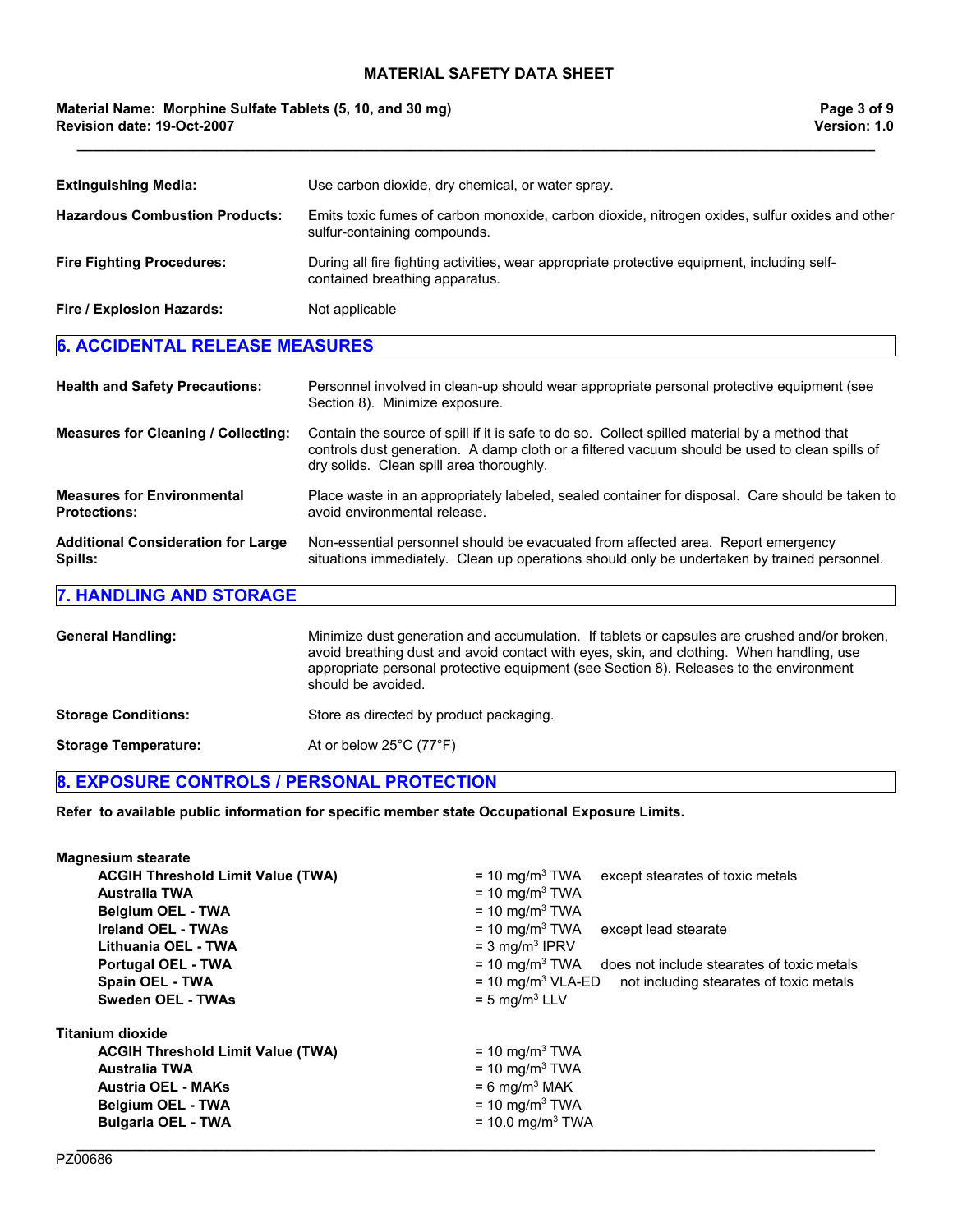**\_\_\_\_\_\_\_\_\_\_\_\_\_\_\_\_\_\_\_\_\_\_\_\_\_\_\_\_\_\_\_\_\_\_\_\_\_\_\_\_\_\_\_\_\_\_\_\_\_\_\_\_\_\_\_\_\_\_\_\_\_\_\_\_\_\_\_\_\_\_\_\_\_\_\_\_\_\_\_\_\_\_\_\_\_\_\_\_\_\_\_\_\_\_\_\_\_\_\_\_\_\_\_** 

**Material Name: Morphine Sulfate Tablets (5, 10, and 30 mg) Revision date: 19-Oct-2007**

**Page 4 of 9 Version: 1.0**

| Denmark OEL - TWA                              | $= 6$ mg/m <sup>3</sup> TWA                                                                 |
|------------------------------------------------|---------------------------------------------------------------------------------------------|
| <b>Estonia OEL - TWA</b>                       | $= 5$ mg/m <sup>3</sup> TWA                                                                 |
| <b>France OEL - TWA</b>                        | $= 10$ mg/m <sup>3</sup> VME                                                                |
| <b>Greece OEL - TWA</b>                        | $= 10$ mg/m <sup>3</sup> TWA                                                                |
|                                                | $= 5$ mg/m <sup>3</sup> TWA                                                                 |
| <b>Ireland OEL - TWAs</b>                      | $= 10$ mg/m <sup>3</sup> TWA                                                                |
|                                                | $= 4$ mg/m <sup>3</sup> TWA                                                                 |
| Latvia OEL - TWA                               | $= 10$ mg/m <sup>3</sup> TWA                                                                |
| Lithuania OEL - TWA                            | $= 5$ mg/m <sup>3</sup> IPRV                                                                |
| <b>Netherlands OEL - TWA</b>                   | $= 10$ mg/m <sup>3</sup> MAC                                                                |
| <b>OSHA - Final PELS - TWAs:</b>               | $= 15$ mg/m <sup>3</sup> TWA<br>total                                                       |
| <b>Poland OEL - TWA</b>                        | $= 10.0$ mg/m <sup>3</sup> NDS<br><2% free crystalline silica and containing no<br>asbestos |
| Portugal OEL - TWA                             | $= 10$ mg/m <sup>3</sup> TWA                                                                |
| Romania OEL - TWA                              | $= 10$ mg/m <sup>3</sup> TWA                                                                |
| Spain OEL - TWA                                | $= 10$ mg/m <sup>3</sup> VLA-ED                                                             |
| <b>Sweden OEL - TWAs</b>                       | $= 5$ mg/m <sup>3</sup> LLV                                                                 |
|                                                |                                                                                             |
| Polyethylene glycol                            |                                                                                             |
| <b>Austria OEL - MAKs</b>                      | = 1000 mg/m <sup>3</sup> MAK                                                                |
| Germany - TRGS 900 - TWAs                      | = 1000 mg/m <sup>3</sup> TWA                                                                |
| <b>Netherlands OEL - TWA</b>                   | $= 1000$ mg/m <sup>3</sup> MAC                                                              |
| Slovakia OEL - TWA                             | = $1000$ mg/m <sup>3</sup> TWA                                                              |
| Slovenia OEL - TWA                             | = 1000 mg/m <sup>3</sup> TWA                                                                |
|                                                |                                                                                             |
| Talc (non-asbestiform)                         | $= 2$ mg/m <sup>3</sup> TWA                                                                 |
| <b>ACGIH Threshold Limit Value (TWA)</b>       | particulate matter containing no asbestos and<br><1% crystalline silica                     |
| <b>ACGIH OELs - Notice of Intended Changes</b> | Listed                                                                                      |
| <b>Australia TWA</b>                           | $= 2.5$ mg/m <sup>3</sup> TWA<br>containing no asbestos fibers                              |
| <b>Austria OEL - MAKs</b>                      | $= 2$ mg/m <sup>3</sup> MAK<br>asbestos-free fibers                                         |
| <b>Belgium OEL - TWA</b>                       | $= 2$ mg/m <sup>3</sup> TWA                                                                 |
| <b>Bulgaria OEL - TWA</b>                      | $= 1.0$ f/cm3 TWA<br>containing <2% uncombined crystalline silicon                          |
|                                                | dioxide                                                                                     |
|                                                | $=$ 3.0 mg/m <sup>3</sup> TWA                                                               |
|                                                | $= 6.0$ mg/m <sup>3</sup> TWA                                                               |
| <b>Czech Republic OEL - TWA</b>                | $= 10$ mg/m <sup>3</sup> TWA                                                                |
|                                                | $= 2.0$ mg/m <sup>3</sup> TWA                                                               |
| Denmark OEL - TWA                              | $= 0.3$ fiber/cm3 TWA                                                                       |
| <b>Estonia OEL - TWA</b>                       | $= 0.5$ mg/m <sup>3</sup> TWA<br>$= 1$ mg/m <sup>3</sup> TWA                                |
| <b>Finland OEL - TWA</b>                       | $= 0.5$ fibers/cm3 TWA                                                                      |
|                                                | $= 5$ mg/m <sup>3</sup> TWA                                                                 |
| <b>Greece OEL - TWA</b>                        | $= 10$ mg/m <sup>3</sup> TWA                                                                |
|                                                | $= 2$ mg/m <sup>3</sup> TWA                                                                 |
| <b>Hungary OEL - TWA</b>                       | $= 2$ mg/m <sup>3</sup> TWA                                                                 |
| <b>Ireland OEL - TWAs</b>                      | $= 0.8$ mg/m <sup>3</sup> TWA                                                               |
|                                                | $= 10$ mg/m <sup>3</sup> TWA                                                                |
| <b>Netherlands OEL - TWA</b>                   | $= 1$ mg/m <sup>3</sup> MAC                                                                 |
| OSHA - Final PELs - Table Z-3 Mineral D:       | $= 20$ mppcf TWA                                                                            |
| <b>Poland OEL - TWA</b>                        | $= 1.0$ mg/m <sup>3</sup> NDS                                                               |
|                                                | $= 4.0$ mg/m <sup>3</sup> NDS                                                               |
| <b>Portugal OEL - TWA</b>                      | $= 2$ mg/m <sup>3</sup> TWA                                                                 |
| Romania OEL - TWA                              | $= 2$ mg/m <sup>3</sup> TWA                                                                 |
|                                                |                                                                                             |

**\_\_\_\_\_\_\_\_\_\_\_\_\_\_\_\_\_\_\_\_\_\_\_\_\_\_\_\_\_\_\_\_\_\_\_\_\_\_\_\_\_\_\_\_\_\_\_\_\_\_\_\_\_\_\_\_\_\_\_\_\_\_\_\_\_\_\_\_\_\_\_\_\_\_\_\_\_\_\_\_\_\_\_\_\_\_\_\_\_\_\_\_\_\_\_\_\_\_\_\_\_\_\_**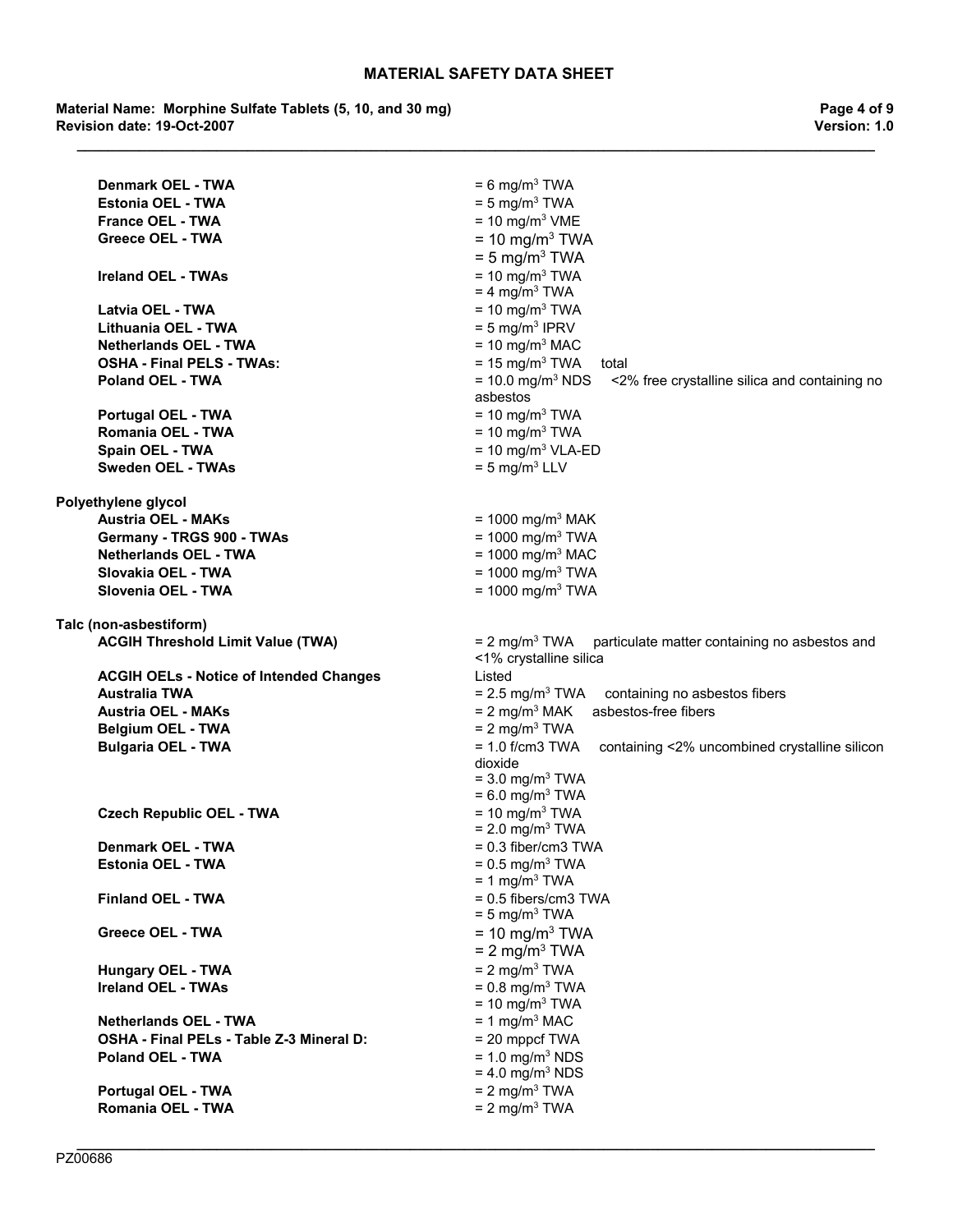**\_\_\_\_\_\_\_\_\_\_\_\_\_\_\_\_\_\_\_\_\_\_\_\_\_\_\_\_\_\_\_\_\_\_\_\_\_\_\_\_\_\_\_\_\_\_\_\_\_\_\_\_\_\_\_\_\_\_\_\_\_\_\_\_\_\_\_\_\_\_\_\_\_\_\_\_\_\_\_\_\_\_\_\_\_\_\_\_\_\_\_\_\_\_\_\_\_\_\_\_\_\_\_** 

**Material Name: Morphine Sulfate Tablets (5, 10, and 30 mg) Revision date: 19-Oct-2007**

| Slovakia OEL - TWA                    | $= 10$ mg/m <sup>3</sup> TWA<br>$= 2$ mg/m <sup>3</sup> TWA                                                                      |
|---------------------------------------|----------------------------------------------------------------------------------------------------------------------------------|
| Slovenia OEL - TWA<br>Spain OEL - TWA | $= 2$ mg/m <sup>3</sup> TWA<br>$= 2$ mg/m <sup>3</sup> VLA-ED this value is for the particulated matter that is                  |
| <b>Sweden OEL - TWAs</b>              | free from asbestos and contains less than 1% of crystalline silica<br>$= 1$ mg/m <sup>3</sup> LLV<br>$= 2$ mg/m <sup>3</sup> LLV |

The purpose of the Occupational Exposure Band (OEB) classification system is to separate substances into different Hazard categories when the available data are sufficient to do so, but inadequate to establish an Occupational Exposure Limit (OEL). The OEB given is based upon an analysis of all currently available data; as such, this value may be subject to revision when new information becomes available.

| <b>Morphine Sulfate</b> |  |  |
|-------------------------|--|--|
|                         |  |  |

| <b>Pfizer Occupational Exposure</b> OEB3 (control exposure to the range of $>10$ ug/m <sup>3</sup> to < 100ug/m <sup>3</sup> )                                                                                                                                         |
|------------------------------------------------------------------------------------------------------------------------------------------------------------------------------------------------------------------------------------------------------------------------|
| Engineering controls should be used as the primary means to control exposures. General<br>room ventilation is adequate unless the process generates dust, mist or fumes. Keep airborne<br>contamination levels below the exposure limits listed above in this section. |
|                                                                                                                                                                                                                                                                        |
| Impervious gloves are recommended if skin contact with drug product is possible and for bulk<br>processing operations.                                                                                                                                                 |
| Wear safety glasses or goggles if eye contact is possible.                                                                                                                                                                                                             |
| Impervious protective clothing is recommended if skin contact with drug product is possible and<br>for bulk processing operations.                                                                                                                                     |
| If airborne exposures are within or exceed the Occupational Exposure Band (OEB) range, wear<br>an appropriate respirator with a protection factor sufficient to control exposures to the bottom of<br>the OEB range.                                                   |
|                                                                                                                                                                                                                                                                        |

| 9. PHYSICAL AND CHEMICAL PROPERTIES: |         |                          |                                               |  |
|--------------------------------------|---------|--------------------------|-----------------------------------------------|--|
| <b>Physical State:</b>               | Tablet  | Color:                   | Various According to<br>product specification |  |
| <b>Molecular Formula:</b>            | Mixture | <b>Molecular Weight:</b> | Mixture                                       |  |

| <b>10. STABILITY AND REACTIVITY</b>                                                |                                                                                                                     |  |
|------------------------------------------------------------------------------------|---------------------------------------------------------------------------------------------------------------------|--|
| <b>Stability:</b><br><b>Conditions to Avoid:</b><br><b>Incompatible Materials:</b> | Stable under normal conditions of use.<br>None known<br>As a precautionary measure, keep away from strong oxidizers |  |
| <b>11. TOXICOLOGICAL INFORMATION</b>                                               |                                                                                                                     |  |

**\_\_\_\_\_\_\_\_\_\_\_\_\_\_\_\_\_\_\_\_\_\_\_\_\_\_\_\_\_\_\_\_\_\_\_\_\_\_\_\_\_\_\_\_\_\_\_\_\_\_\_\_\_\_\_\_\_\_\_\_\_\_\_\_\_\_\_\_\_\_\_\_\_\_\_\_\_\_\_\_\_\_\_\_\_\_\_\_\_\_\_\_\_\_\_\_\_\_\_\_\_\_\_** 

**General Information:** The information included in this section describes the potential hazards of the individual

| ingredients. |
|--------------|
|              |

**Acute Toxicity: (Species, Route, End Point, Dose)**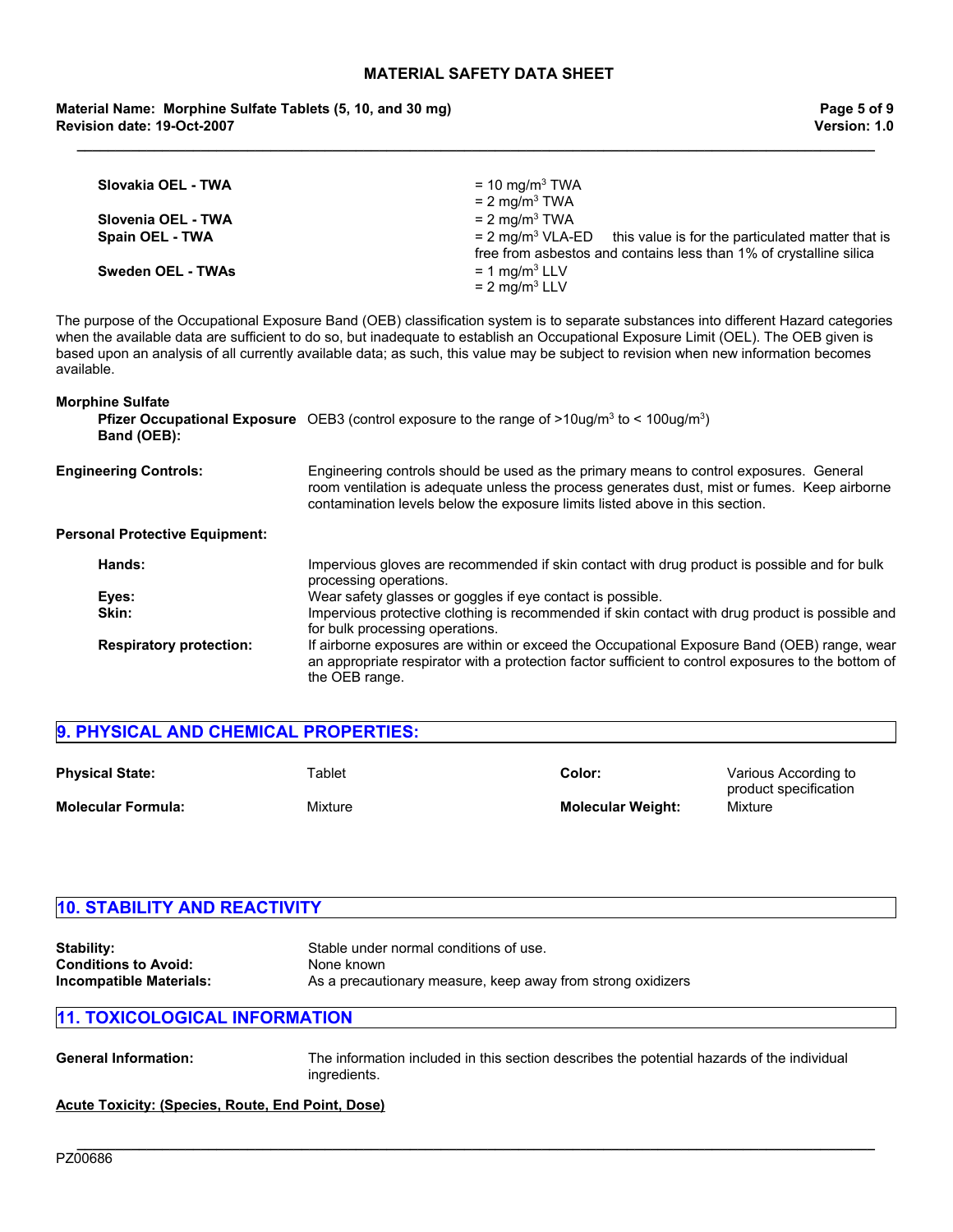**\_\_\_\_\_\_\_\_\_\_\_\_\_\_\_\_\_\_\_\_\_\_\_\_\_\_\_\_\_\_\_\_\_\_\_\_\_\_\_\_\_\_\_\_\_\_\_\_\_\_\_\_\_\_\_\_\_\_\_\_\_\_\_\_\_\_\_\_\_\_\_\_\_\_\_\_\_\_\_\_\_\_\_\_\_\_\_\_\_\_\_\_\_\_\_\_\_\_\_\_\_\_\_** 

**Material Name: Morphine Sulfate Tablets (5, 10, and 30 mg) Revision date: 19-Oct-2007**

**Page 6 of 9 Version: 1.0**

#### **Magnesium stearate**

Rat Oral LD50 >2000mg/kg Rat Inhalation  $LC50$  >  $2000$  mg/m<sup>3</sup>

#### **Titanium dioxide**

RatOralLD50 >7500mg/kg RatSubcutaneousLD 5050mg/kg

**Talc (non-asbestiform)** Rat Oral LD50 >1600 mg/kg

#### **Morphine Sulfate**

RatIntravenousLD50 70mg/kg RatIntraperitonealLD50 235mg/kg MouseOralLD50 600mg/kg MouseIntravenousLD50 156mg/kg RatOral LD50 461mg/kg

#### **Irritation / Sensitization: (Study Type, Species, Severity)**

#### **Polyethylene glycol**

Eye IrritationRabbitMild Skin IrritationRabbitMild

#### **Repeated Dose Toxicity: (Duration, Species, Route, Dose, End Point, Target Organ)**

#### **Morphine Sulfate**

18 Week(s)RatOral60g/kgLOAELLungs 15 Day(s)RatSubcutaneous3144mg/kgLOAELKidney, Ureter, Bladder 9 Week(s)RatSubcutaneous3150mg/kgLOAEL

### **Reproduction & Developmental Toxicity: (Study Type, Species, Route, Dose, End Point, Effect(s))**

#### **Morphine Sulfate**

Embryo / Fetal DevelopmentMouseSubcutaneous0.15mg/kgLOAELTeratogenic Embryo / Fetal DevelopmentHamsterSubcutaneous35mg/kgLOAELTeratogenic Embryo / Fetal DevelopmentMouseOral200mg/kgLOAELTeratogenic Embryo / Fetal DevelopmentRatSubcutaneous35mg/kgLOAELFetotoxicity

**\_\_\_\_\_\_\_\_\_\_\_\_\_\_\_\_\_\_\_\_\_\_\_\_\_\_\_\_\_\_\_\_\_\_\_\_\_\_\_\_\_\_\_\_\_\_\_\_\_\_\_\_\_\_\_\_\_\_\_\_\_\_\_\_\_\_\_\_\_\_\_\_\_\_\_\_\_\_\_\_\_\_\_\_\_\_\_\_\_\_\_\_\_\_\_\_\_\_\_\_\_\_\_** 

#### **Genetic Toxicity: (Study Type, Cell Type/Organism, Result)**

### **Morphine Sulfate**

*In Vivo* MicronucleusMousePositive *In Vivo* Chromosome AberrationMouse LymphocytesPositive *In Vitro* Direct DNA DamageHuman LymphocytesPositive *In Vitro* Chromosome AberrationMouseNegative Dominant Lethal AssayDrosophilaNegative

| <b>Carcinogen Status:</b> | See below |
|---------------------------|-----------|
| <b>Titanium dioxide</b>   |           |
| IARC:                     | Group 2B  |
| <b>OSHA:</b>              | Present   |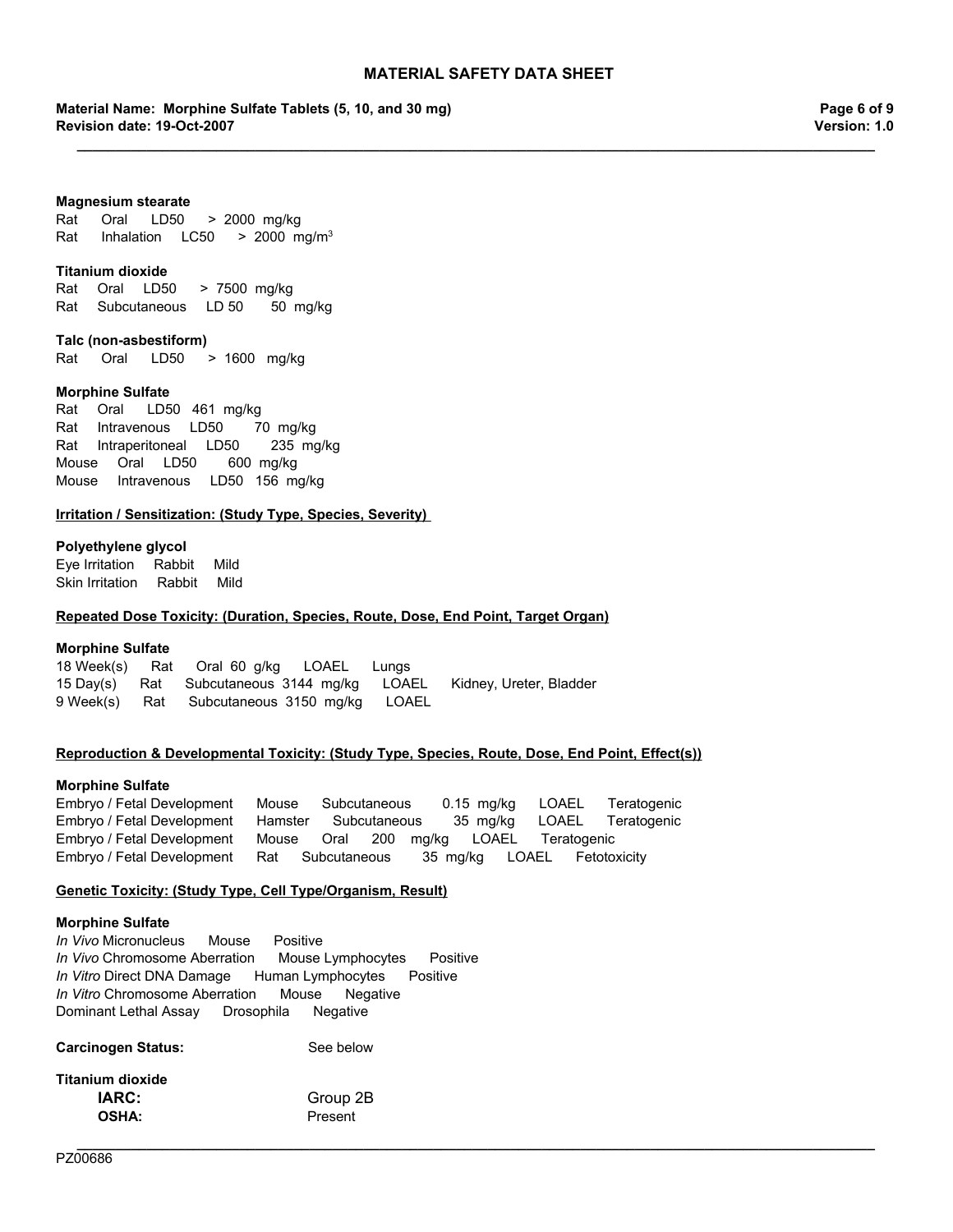**\_\_\_\_\_\_\_\_\_\_\_\_\_\_\_\_\_\_\_\_\_\_\_\_\_\_\_\_\_\_\_\_\_\_\_\_\_\_\_\_\_\_\_\_\_\_\_\_\_\_\_\_\_\_\_\_\_\_\_\_\_\_\_\_\_\_\_\_\_\_\_\_\_\_\_\_\_\_\_\_\_\_\_\_\_\_\_\_\_\_\_\_\_\_\_\_\_\_\_\_\_\_\_** 

**Material Name: Morphine Sulfate Tablets (5, 10, and 30 mg) Revision date: 19-Oct-2007**

**Talc (non-asbestiform) IARC:** Group 3

| <b>12. ECOLOGICAL INFORMATION</b> |                                                                                                                                      |  |
|-----------------------------------|--------------------------------------------------------------------------------------------------------------------------------------|--|
| <b>Environmental Overview:</b>    | Environmental properties of the formulation have not been thoroughly investigated. Releases<br>to the environment should be avoided. |  |

| <b>13. DISPOSAL CONSIDERATIONS</b> |                                                                                                                                                         |  |
|------------------------------------|---------------------------------------------------------------------------------------------------------------------------------------------------------|--|
| <b>Disposal Procedures:</b>        | Dispose of waste in accordance with all applicable laws and regulations. Member State<br>specific and Community specific provisions must be considered. |  |

**\_\_\_\_\_\_\_\_\_\_\_\_\_\_\_\_\_\_\_\_\_\_\_\_\_\_\_\_\_\_\_\_\_\_\_\_\_\_\_\_\_\_\_\_\_\_\_\_\_\_\_\_\_\_\_\_\_\_\_\_\_\_\_\_\_\_\_\_\_\_\_\_\_\_\_\_\_\_\_\_\_\_\_\_\_\_\_\_\_\_\_\_\_\_\_\_\_\_\_\_\_\_\_** 

# **14. TRANSPORT INFORMATION**

Not regulated for transport under USDOT, EUADR, IATA, or IMDG regulations.

# **15. REGULATORY INFORMATION**

| EU Symbol:<br><b>EU Indication of danger:</b> | Xn<br>Toxic to reproduction, Category 2<br>Mutagenic Category 3                           |
|-----------------------------------------------|-------------------------------------------------------------------------------------------|
| <b>EU Risk Phrases:</b>                       |                                                                                           |
|                                               | R61 - May cause harm to the unborn child.                                                 |
|                                               | R64 - May cause harm to breastfed babies.<br>R68 - Possible risk of irreversible effects. |
|                                               |                                                                                           |
| <b>EU Safety Phrases:</b>                     |                                                                                           |
|                                               | S22 - Do not breathe dust.                                                                |
|                                               | S36/37 - Wear suitable protective clothing and gloves.                                    |
|                                               | S53 - Avoid exposure - obtain special instructions before use.                            |

**OSHA Label:**  WARNING May cause harm to the unborn child. May cause harm to breastfed babies. Possible mutagen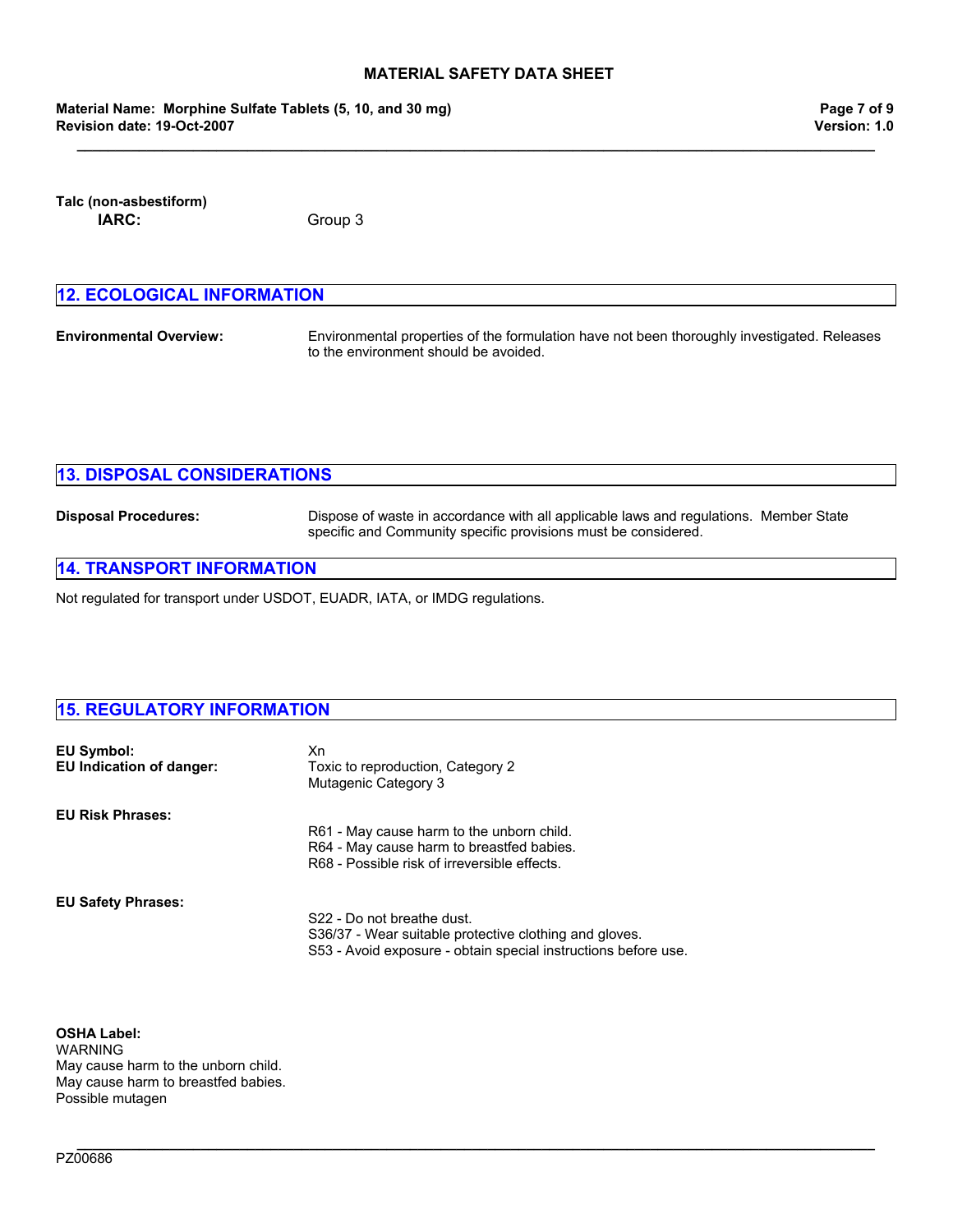**\_\_\_\_\_\_\_\_\_\_\_\_\_\_\_\_\_\_\_\_\_\_\_\_\_\_\_\_\_\_\_\_\_\_\_\_\_\_\_\_\_\_\_\_\_\_\_\_\_\_\_\_\_\_\_\_\_\_\_\_\_\_\_\_\_\_\_\_\_\_\_\_\_\_\_\_\_\_\_\_\_\_\_\_\_\_\_\_\_\_\_\_\_\_\_\_\_\_\_\_\_\_\_** 

**\_\_\_\_\_\_\_\_\_\_\_\_\_\_\_\_\_\_\_\_\_\_\_\_\_\_\_\_\_\_\_\_\_\_\_\_\_\_\_\_\_\_\_\_\_\_\_\_\_\_\_\_\_\_\_\_\_\_\_\_\_\_\_\_\_\_\_\_\_\_\_\_\_\_\_\_\_\_\_\_\_\_\_\_\_\_\_\_\_\_\_\_\_\_\_\_\_\_\_\_\_\_\_** 

**Material Name: Morphine Sulfate Tablets (5, 10, and 30 mg) Revision date: 19-Oct-2007**

**Page 8 of 9 Version: 1.0**

# **Canada - WHMIS: Classifications**

# **WHMIS hazard class:**

D1b toxic materials D2a very toxic materials



| <b>Morphine Sulfate</b>                                            |                   |
|--------------------------------------------------------------------|-------------------|
| <b>Australia (AICS):</b>                                           | Present           |
| <b>EU EINECS/ELINCS List</b>                                       | 200-582-8         |
| <b>Hydroxyethyl cellulose</b>                                      |                   |
| Inventory - United States TSCA - Sect. 8(b)                        | XU                |
| <b>Australia (AICS):</b>                                           | Present           |
| <b>Purified water</b>                                              |                   |
| Inventory - United States TSCA - Sect. 8(b)                        | Present           |
| <b>Australia (AICS):</b>                                           | Present           |
| REACH - Annex IV - Exemptions from the<br>obligations of Register: | Present           |
| <b>EU EINECS/ELINCS List</b>                                       | 231-791-2         |
| <b>Magnesium stearate</b>                                          |                   |
| Inventory - United States TSCA - Sect. 8(b)                        | Present           |
| <b>Australia (AICS):</b>                                           | Present           |
| <b>EU EINECS/ELINCS List</b>                                       | 209-150-3         |
| Lactose NF, anhydrous                                              |                   |
| Inventory - United States TSCA - Sect. 8(b)                        | Present           |
| <b>Australia (AICS):</b>                                           | Present           |
| <b>EU EINECS/ELINCS List</b>                                       | 200-559-2         |
| <b>Hydroxypropyl cellulose</b>                                     |                   |
| Inventory - United States TSCA - Sect. 8(b)                        | XU.               |
| <b>Australia (AICS):</b>                                           | Present           |
| Titanium dioxide                                                   |                   |
| Inventory - United States TSCA - Sect. 8(b)                        | Present           |
| <b>Australia (AICS):</b>                                           | Present           |
| <b>EU EINECS/ELINCS List</b>                                       | 236-675-5         |
| Polyethylene glycol                                                |                   |
| Inventory - United States TSCA - Sect. 8(b)                        | XU.               |
| <b>Australia (AICS):</b>                                           | Present           |
| Talc (non-asbestiform)                                             |                   |
| Inventory - United States TSCA - Sect. 8(b)                        | Present           |
| <b>Australia (AICS):</b>                                           | Present           |
| <b>EU EINECS/ELINCS List</b>                                       | 238-877-9         |
|                                                                    | EEC No. 456-230-0 |